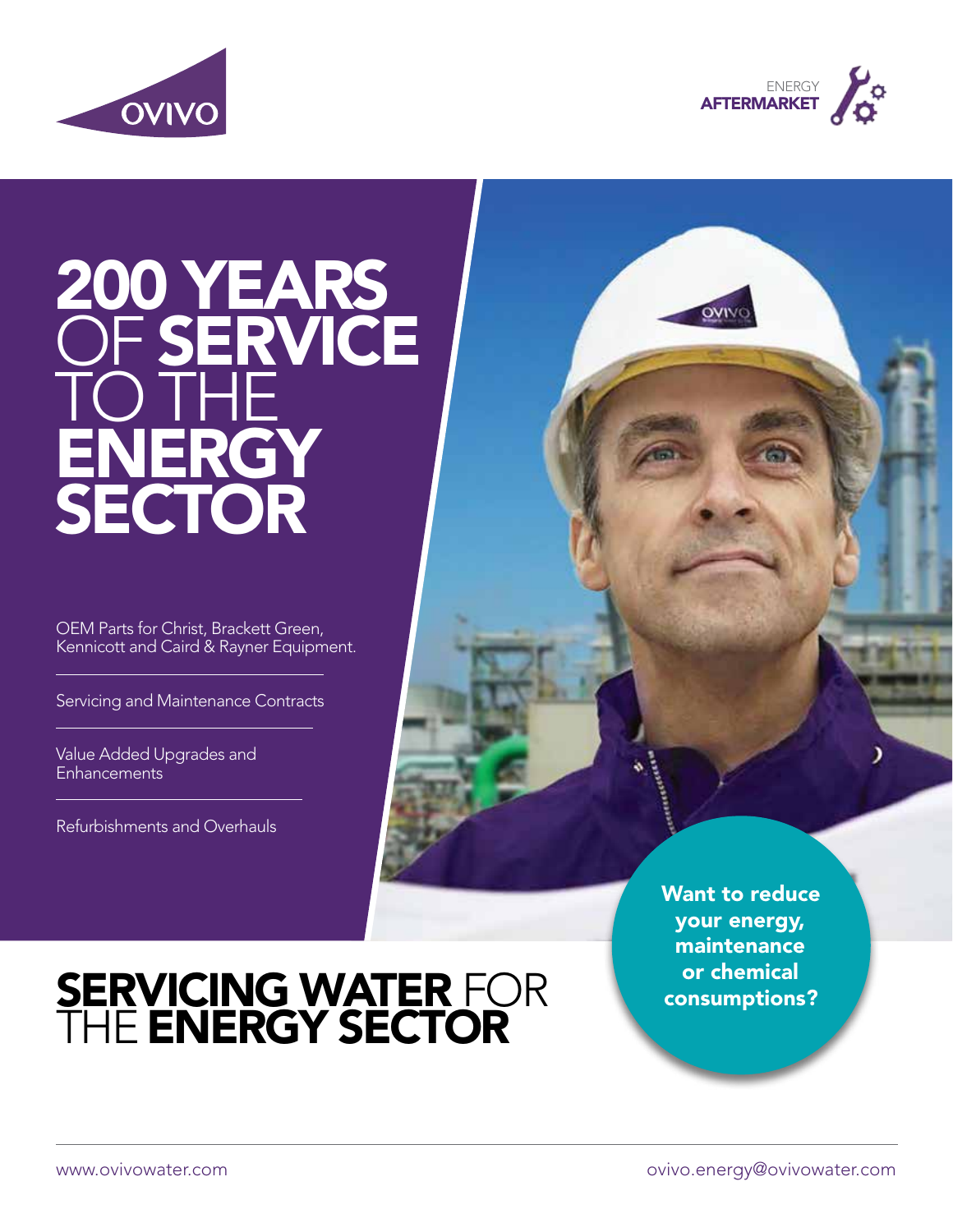OVIVO IS:













#### OVER 200 YEARS OF HERITAGE YOU ALREADY KNOW US!

**INNOVATION** CREATING VALUE IN NEW WAYS



#### COOLING WATER INTAKE SYSTEMS

Even the best screens need refurbishing eventually. Ovivo heritage companies have been supplying some of the most robust cooling water intake systems in the world since the 1800's as Brackett, Greenbank and Ledward & Beckett. These systems function 24hrs a day 7 days a week in arduous, abrasive and corrosive environments. With many of the original drawings Ovivo have become experts in refurbishment and extending the life of these systems.



#### PROCESS WATER TREATMENT **SYSTEMS**

As customers demand higher quality water then water treatment plant process requirements increase. Ovivo heritage companies have been supplying state of the art process water treatment for over 100 years. The technology of today can offer improved quality; lower operating costs and reduced supervision. Ovivo can offer upgrades to ensure performance and running costs are minimised without the need for replacement.



#### **OVIVO®CONNECTSM** A smart and simple application allowing you to easily manage your Ovivo Assets.

Ovivo understands the realities its customers are faced with. You are running a water or wastewater plant and the uptime of your equipment is critical to your operation, process and end-users. With this in mind, and with the desire to help you maintain your assets and your plant more easily, we are launching: OVIVO® Connect<sup>SM</sup>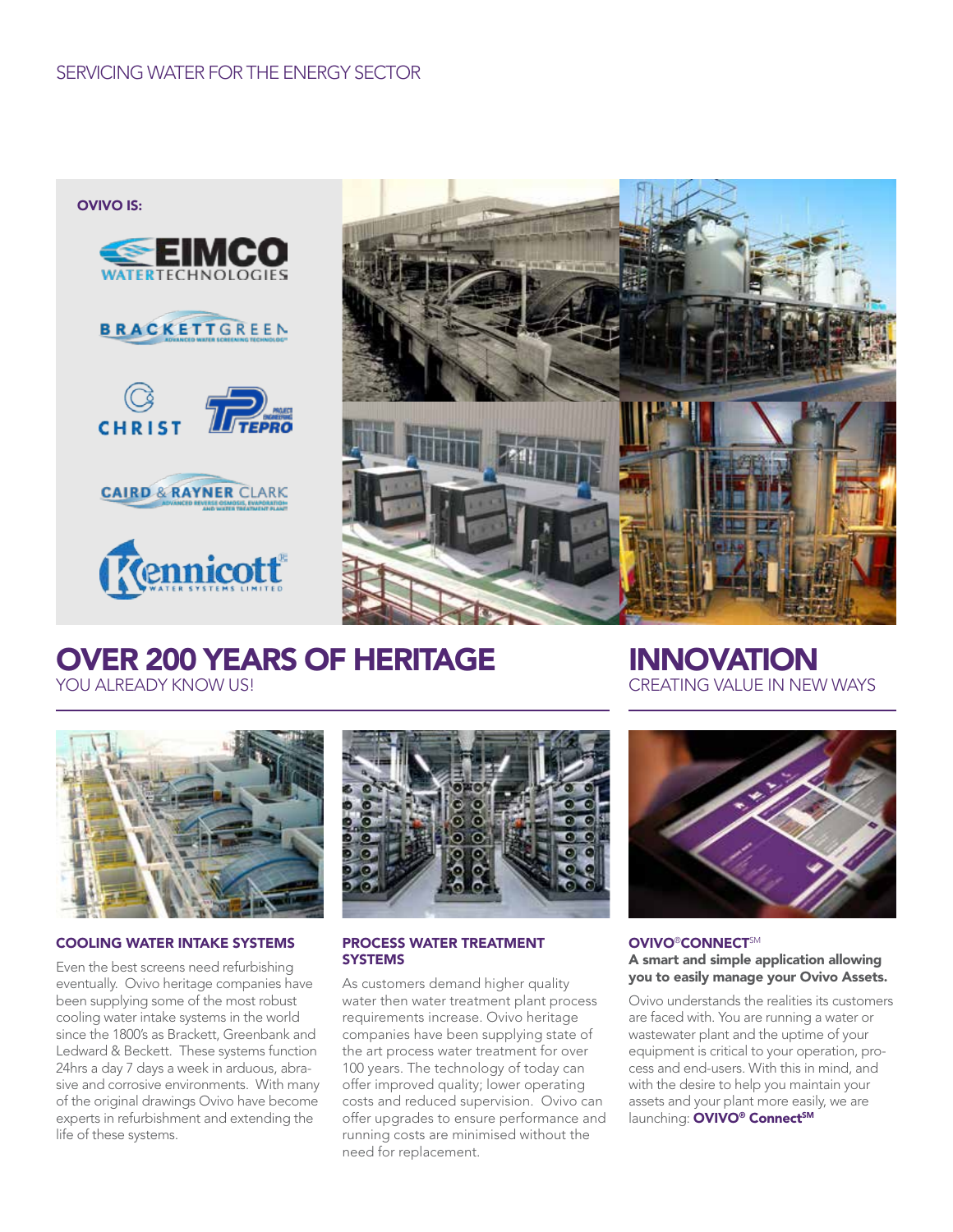### AFTERMARKET PARTS & SERVICES

OEM SPARE PARTS ENSURE REDUCED DOWNTIME AND RELIABLE PLANT OPERATION WITH THE OPPORTUNITY FOR SERVICE AND MAINTENANCE BY DIRECTLY EMPLOYED ENGINEERS. OUR CUSTOMERS HAVE ALSO BENEFITED FROM UTILISING OUR MANY SUPPORT OPTIONS

#### OEM SPARE PARTS

Original Equipment Manufacturer (OEM) Spare parts are available for your Ovivo Equipment heritage brands:

- Brackett Green Eimco
- Caird & Rayner Clark Brieden
- $\bullet$  Christ Water
- Kennicott Tepro
- Ledward & Beckett

#### INSPECTION & CONDITION REPORTING

Annual Inspection of any equipment is vital to ensure reliable operation and to prevent unexpected failures. Ovivo's expert engineers will conduct a thorough inspection and submit a full condition report with recommendations for future action.

#### PLANNED SERVICE CONTRACTS

Regular servicing by Ovivo staff ensures that any minor issues are dealt with quickly before they develop into something more serious and that equipment is operating effectively and efficiently. Various plans are available from monthly to annually with 24hr hot line assistance as required.

#### EXTENDED WARRANTY

Extended Warranties can be purchased to offer peace of mind to Site Maintenance teams and reduce the risk of costly equipment breakdown (may require Ovivo maintenance contract).

#### OPERATOR TRAINING

Who better to train your operators to safely operate your equipment than the staff of the original designers. Don't let bad practice spread when staff change. Classroom theoretical and site based training is available and represents a valuable investment in your asset.

#### REFURBISHMENT CONTRACTS

Whether driven by plant neglect, normal wear and tear or deterioration in performance, Ovivo have the experience, staff and know how to overhaul or refurbish plants in poor condition to return them to safe and efficient operation.

#### MAINTENANCE CONTRACTS

The Ovivo Maintenance contract offers a fixed price servicing and spare parts package for the duration of your plan and means you keep your plant in the best possible condition.

#### Benefits include:

- Spreading the cost.
- No unexpected bills.
- Fixed prices for the duration of the plan.
- Available to new or not so new equipment.
- Ovivo trained Engineers and OEM spare parts.

### VALUE ADDED UPGRADES

DO YOU HAVE...?

- Problems with excessive debris or jelly fish influx in your intake?
- Requirements for jelly fish compliance?
- Outdated control and instrumentation?
- Need to remote monitor your plant?
- Reduced condenser efficiencies?
- Increased chemical usage?
- Reduced heat rate?
- Biofilm or mollusc build up in your cooling system?

If so then please contact us and one of our experts will visit to discuss how we can upgrade your water treatment system.



OVIVO OFFERS YOU ACCESS TO SOME OF THE BEST GLOBAL EXPERTS IN SCREENING, PURE WATER, CONDENSER OPTIMISATION CONDENSATE POLISHING AND WASTEWATER TREATMENT.